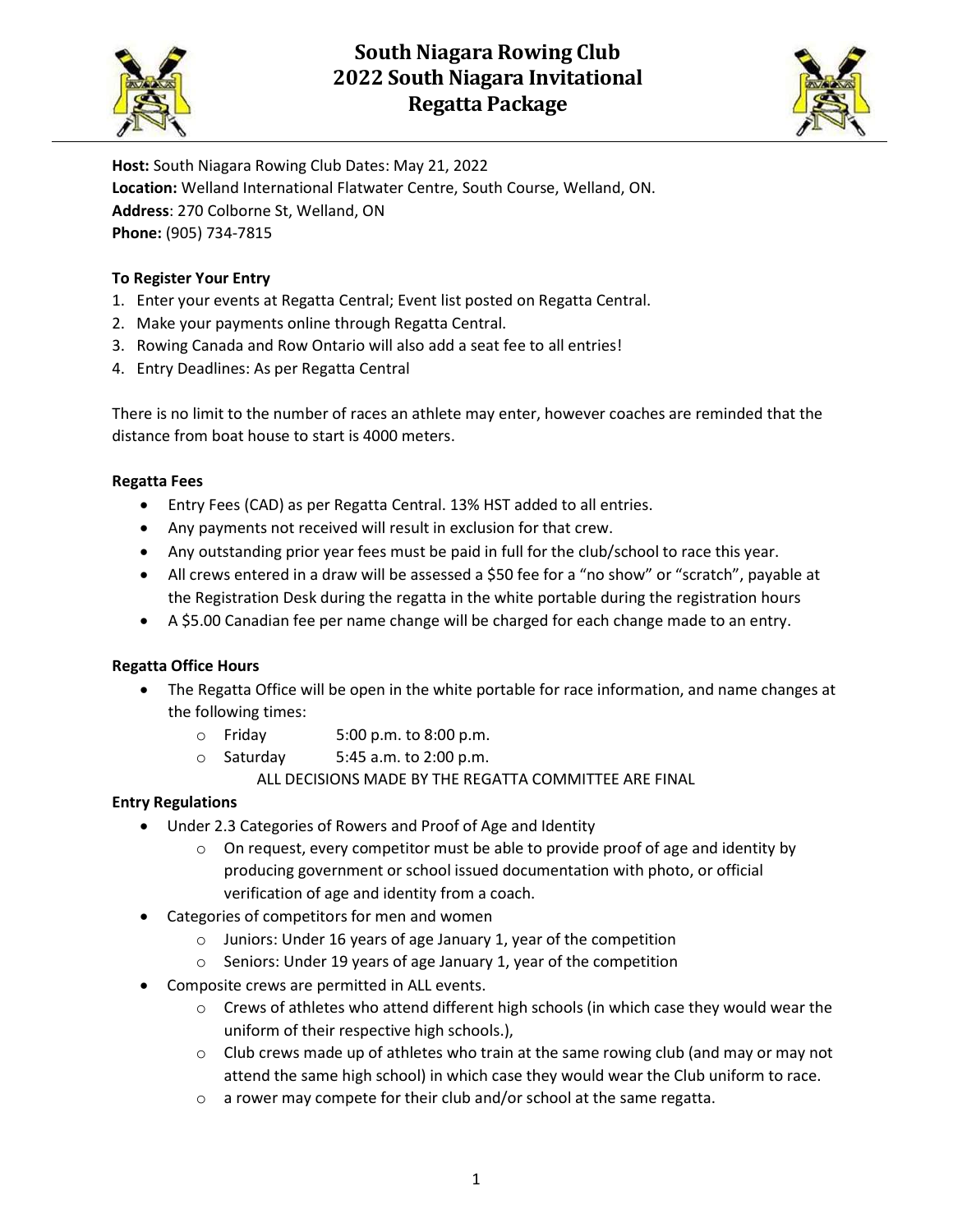

# South Niagara Rowing Club 2022 South Niagara Invitational Regatta Package



- Competitors must be named to a boat; all boats must have full crews
- Name Changes must be made at the regatta office a minimum of two (2) hours prior to a race.
- The maximum number of substitutes that can be used are:
	- $\circ$  4 for an eight; 2 for a four/quad and 1 for a pair/double.
- Name changes for a single may only be made before the first heat in which a boat races.
- All members of competing crews excluding coxswains must be of the same sex and all must wear uniform clothing. In the case of a composite crew, each crew member shall wear their club uniform. Uni suits must be kept up at all times and/or a t-shirt must be worn.
- Two or more entries required in each event to ensure a race
- Each team shall be responsible for provision of its equipment as well as conduct & physical fitness of all its competitors.

#### Sanction for the Regatta has been granted with the following Exceptions to the RCA Rules of Racing

Rule 2.3 - Age Categories of Rowers – as stated in the Entry Regulations section

- proof of age and identity may be government or school issued documentation with photo, or official verification of age and identity from a coach.
- Rule 2.5 Coxswains weights not required as there are no weigh-ins for coxswains
- Rule 2.6 Weighing of Coxswains there will be no weigh in for coxswains
- Rule 4.1 There may be no 250m markings on the course
- Rule 7.2 Entries the draw will be available on May 18
- Rule 7.6 Crew changes must be made at the Regatta Office a minimum of 2 hours prior to race.
- Rule 10.19 Appeals will be heard by the Board of the Jury and must be accompanied by the sum of \$100. Their decision is final.

#### Racing

- All events will be 2000 meters straightaway in two to six lanes.
- The first race of the day will start at 8:00 a.m.
- Progression rule will be from heats to a 6-lane final, heat winners, and if necessary, the next fastest times to make up 6 entries.
- In order to allow the greatest opportunity for all races to be completed in cases of inclement weather conditions that prevent side by side sprint racing, the regatta MAY opt to change to a time trial format if deemed appropriate by Chief Umpire and if weather conditions allow. Time trials would be conducted with a running start, with timing for 1500 meters – from the 500 meter mark to the finish line.
- Should weather conditions become unsafe for racing, the Chief Umpire will delay or cancel the regatta. Due to the costs of preparing and hosting this regatta, it is impossible for the club to offer refunds in case of cancellation due to weather. We will, however, offer a credit of 10% of your total entry fees toward the next year's SNRC Invitational if more than 50% of the Regatta is cancelled.

In the event of races being cancelled due to reasons beyond our control, medals will be presented to the fastest times coming from the completed heats.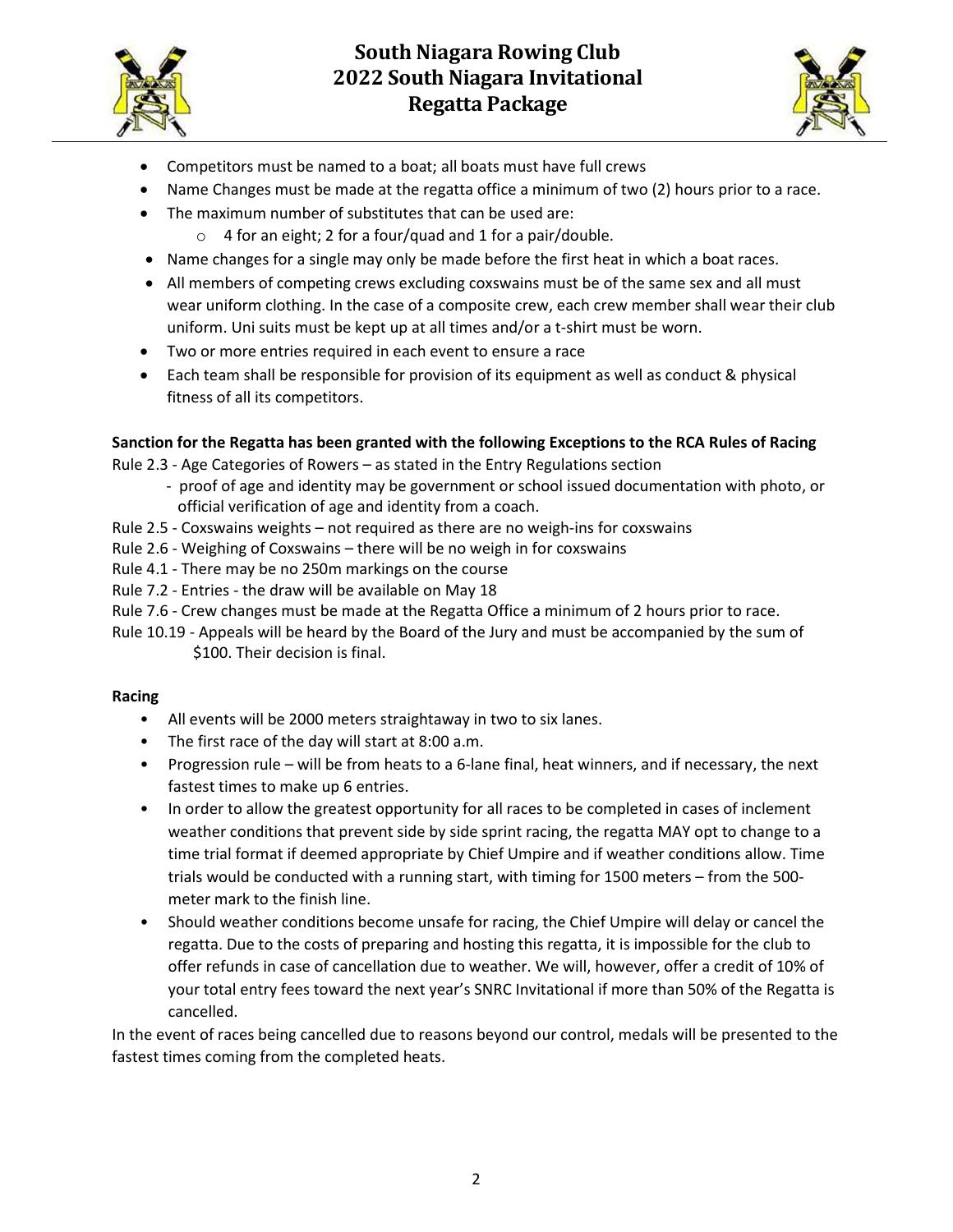



# Hot Seating Protocol

- All crews who need to hot seat are expected to use the hot seat dock located on the west side of the canal between the two bridges. This dock is provided as a courtesy only. Crews use the hot seat at their own risk. Races will not be held for crews delayed at the hot seat dock.
- It is the responsibility of the coach to bring athletes to the Control Commission with identification and pick up a bow number prior to proceeding to the Hot Seat Dock.
	- The Hot Seat rules must be adhered to and directions from the official/volunteer at the hot seat dock must be adhered to or could result in a report to the Chief Umpire and a possible penalty/yellow card. Challenges to a volunteer will be considered the same as a challenge to an umpire and will be dealt with accordingly.

#### Dock Marshalls

- There will be one Launch Dock Marshall and one Return Dock Marshall who will assign dock space and manage the procedures and timing.
- All crews and coaches are expected to immediately follow the directions of these Marshalls and respect their decisions.

## Boat Alignment Marshall

• There will be a Boat Alignment Marshall in a boat located about 150 yards off the end of the docks to provide direction to all returning crews to guide them to the next available dock location and/or hold them in place pending the availability of open dock space.

FAILURE TO COMPLY WITH THE DIRECTIONS OF A MARSHALL MAY RESULT IN THE ISSUANCE OF A YELLOW CARD TO A CREW OR COACH BY THE CONTROL COMMISSION UMPIRE.

#### Medical:

The Chief Medical Officer or his/her staff have the authority to refuse any athlete the usage of the course if in their opinion the athlete is unfit to row.

#### Unsportsmanlike Conduct

• which includes but is not limited to foul, abusive or profane language and/or arm or hand gestures WILL NOT be permitted at the Regatta Site before, during or after any racing, athletes, coaches, umpires and volunteers and such Conduct may result in immediate exclusion from the Race or future Races at the Discretion of the Regatta Chair and/or the Chief Umpire.

#### Practice Times

#### Friday 3:00 p.m. to 7:00 p.m.

# ALL ATHLETES MUST BE ACCOMPANIED BY COACH-OPERATED SAFETY BOATS AT ALL TIMES DURING PRACTICE TIMES – SEE SNRC HEAD COACH TO CONFIRM THE COVERAGE IS AVAILABLE.

#### Coach & Coxswain Meetings

- A mandatory meeting for all Coaches, Coxswains, and bow persons (sculling) will be held Saturday at 6:30 a.m.
- All crews will be responsible for knowing the information delivered at the meeting.